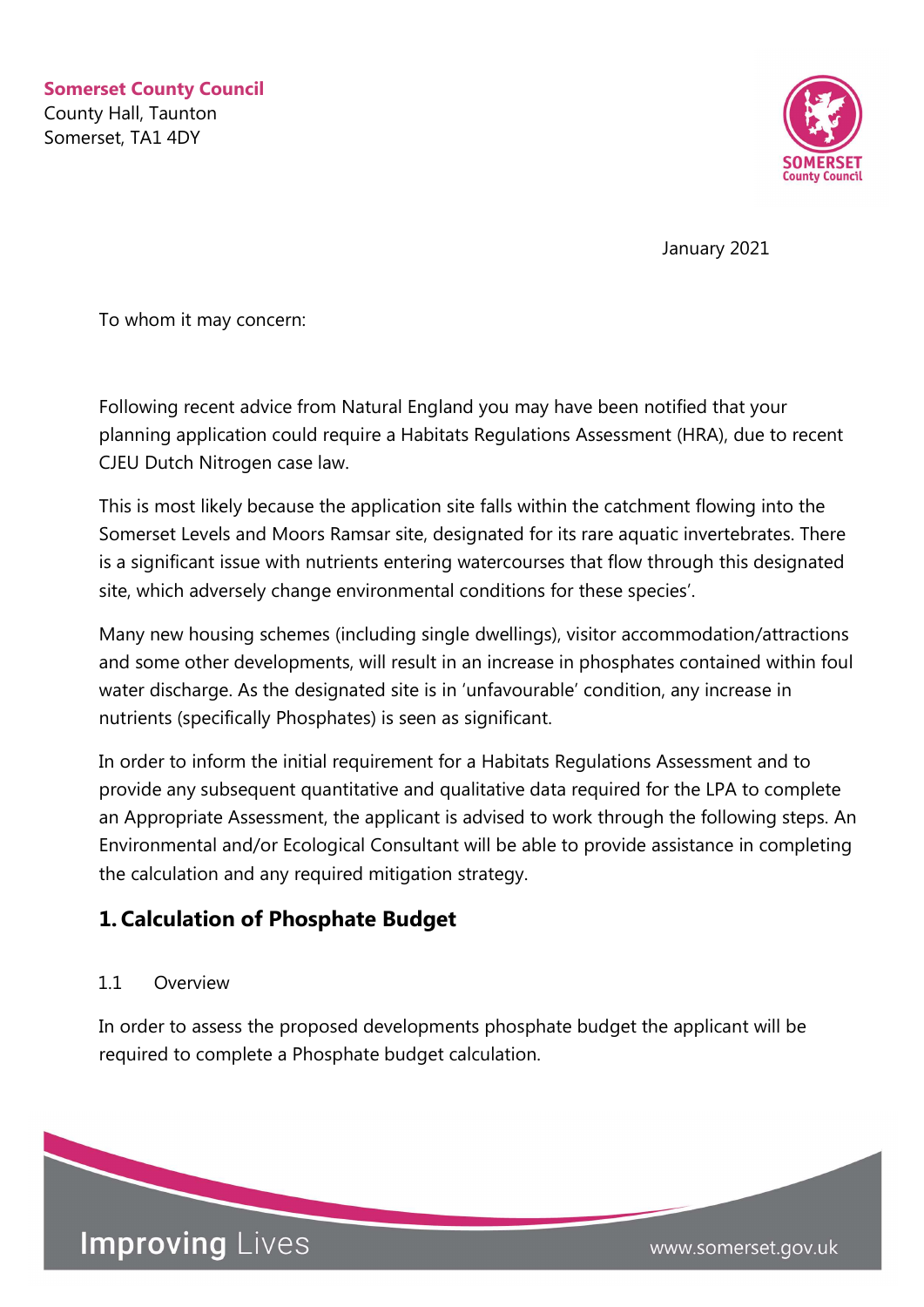In lieu of catchment specific guidelines Natural England have advised the Somerset Local Planning Authorities (LPAs) to follow the guidance and example calculations included for the Stour catchment in Kent - Advice on Nutrient Neutrality for New development in the Stour Catchment in relation to Stodmarsh Designated Sites (Natural England, July 2020) and updated. Here referred to as the Stodmarsh Guidance

Somerset Local Planning Authorities have created a nutrient budget calculator based on the Stodmarsh guidance, which includes figures for Phosphorous kg per hectare for different land use types within Somerset, pre-development. At present the calculator is specific to developments which lead to the production of wastewater containing Phosphates, however a related calculator for other development types, such as new agricultural building housing an increase in farming stock, and a linked Phosphate decision tree is currently in production. The wastewater nutrient budget calculator can be provided by the LPA on request, if not otherwise supplied with this guidance document.

#### No mitigation required

If the Phosphate Budget Calculator results in a zero or minus nutrient loading figure, then the need for mitigation is negated. Please submit the calculations within the provided spreadsheet for the LPA to review and confirm next steps.

#### Mitigation required

If the Phosphate Budget Calculator indicates a net nutrient loading from the proposed development, then mitigation will be required.

#### 1.2 Development types

The following development types that are hydrologically connected to the Ramsar Site, either through foul water discharge and/or surface or ground water run-off, are may need a Phosphate Budget Calculation to indicate loading levels on the Ramsar site

- New residential units.
- Commercial / industrial developments which includes overnight accommodation.
- Some employment sites (including hosting employees from outside of the catchment, and/or overnight accommodation)
- Agricultural Development that supports intensification of livestock numbers (and therefore increased phosphorous in the catchment).
- Prior Notifications that result in additional development.
- Anaerobic Digesters.
- Some tourism attractions, including over-night tourist accommodation.
- Local Development Order's.
- County planning matters (e.g. Minerals and waste)
- General Permitted Development Major infrastructure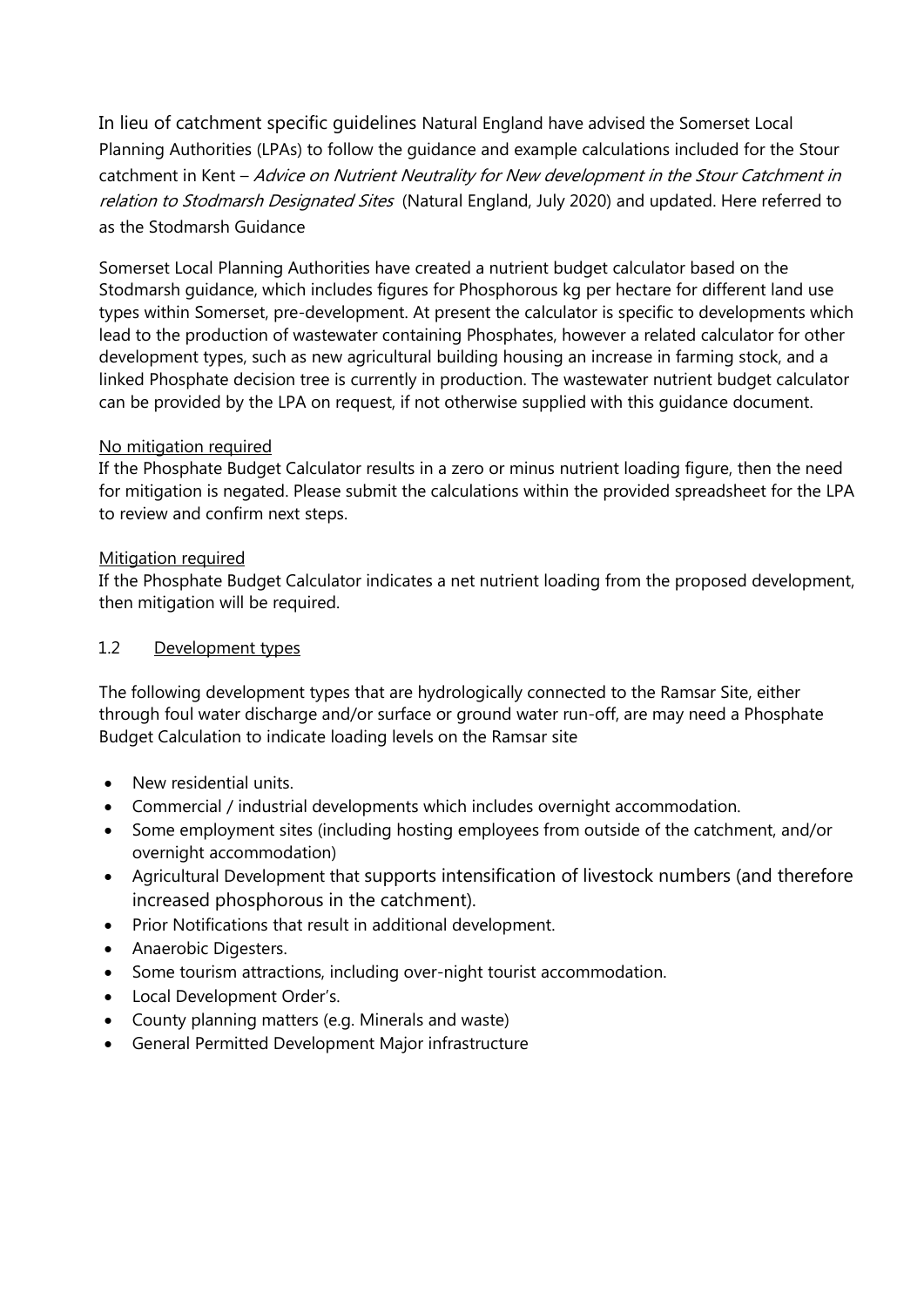#### 1.3 Application types

The following application types (for the development types listed in Section 1.2) are also likely to need a Phosphate Budget Calculation to indicate loading levels on the Ramsar site

- All new full and outline planning applications.
- Section 73 applications, to amend previous conditions, that lead to an increase on floor space and associated nutrient loading. Applications will be assessed on a case by case basis, following a precautionary approach.
- Reserved matters applications that did not assess and mitigate nutrients loading implications out the Outline planning determination.
- Retrospective works planning applications that result in nutrient loading.
- Where class Q applications under The Town and Country Planning (General Permitted Development) (England) Order 2015 affects the Ramsar site it is no longer considered class Q development, and such, requires a calculation to inform a Habitat Regulations Assessment.

## 1.3 Residential and other development containing foul water discharge facilities

For residential and other development containing foul water discharge facilities please confirm and enter the following details into the Phosphate calculator:

- How foul water is to be processed; this will be either through a mains wastewater treatment plant, Package Treatment Plant, septic tank or bespoke treatment methods.
	- Where connection to the mains wastewater network, or **Sewage Treatment Works**, are proposed, details of the Wastewater Treatment Works and the permitted amount of phosphate in mg/litres shall be submitted for consideration. This information can be gained from Wessex Water.
	- Where Package Treatment Works (PTP), or bespoke treatment or storage methods (Septic tanks) are proposed information on the efficiency of the specific equipment or method of treating phosphates, such as percentage figure e.g., 90%, and information on field ground conditions will be required. On confirmation that this nutrient management option is to be adopted as part of the development the LPA will request the specified further information required to undertake the HRA screening assessment. \*
	- Where Package Treatment Works (PTP), or bespoke treatment or storage methods (Septic tanks) are proposed a detailed scheme for such a system will need to be submitted for consideration. The detailed scheme shall include design, location, layout and location on the site, details of any watercourse to be used for discharge and/or information on field ground conditions plus information on the efficiency of the specific equipment or method of treating phosphates, such as percentage figure e.g., 90%. This information will be used to assess the overall acceptability of such an approach and provide the further information required to undertake the HRA screening assessment.\*
- Information of current land use and management, including figures in Hectares.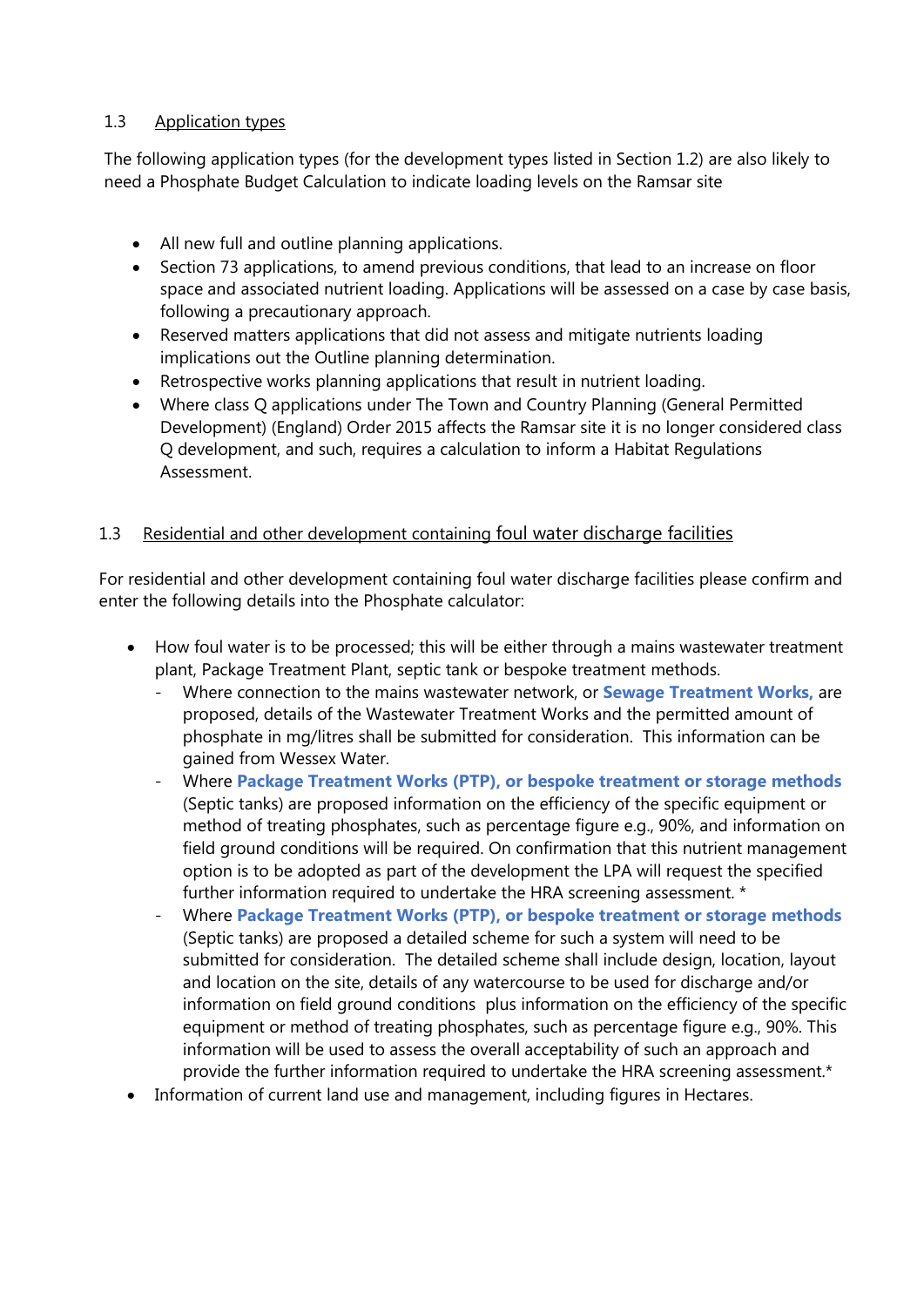- Information on proposed plans and figures, in Hectares, showing the development's allocation between green space and urban areas, including hardstanding.
- Confirmation that the applicant is able to provide nutrient mitigation habitat creation either onsite, or offsite (through alternative owned landholdings, or through secured land purchase) along with full details of the proposed habitat creation, including location plans and a Nutrient Neutrality Assessment and Mitigation Strategy for the land, shall be submitted for consideration. Options include the creation of specifically designed wetland or appropriate woodland planting to remove phosphates. \*\* Where off-site habitat creation is proposed, a new red line plan plus certificate will be required to be submitted as part of the application for planning permission. A full re-consultation exercise for the application may also be required. Please also note, separate planning permission may also be required for the mitigation proposals themselves.
- For proposals feeding into mains wastewater treatment where the applicant is unable to provide the required amount of mitigation habitat creation on or offsite then the proposal will either need to need to put on hold until the scheme can contribute, through financial payment, towards the Somerset Nutrient Mitigation Strategy., or demonstrate nutrient neutrality has been achieved through paid contributions towards a nutrient credits scheme provide by an LPA agreed nutrient trading broker. See Section 2 - Methodology

## Please note:

\*The provision of such a scheme of water treatment may require a license from the Environment Agency (EA) and it is the Applicants responsibility to ensure that, in proposing this type of sewage treatment, that they are able to gain a license from the EA prior to submitting this information to the LPA. Please also note that the EA are unlikely to grant a license, where required, if mains drainage is reasonably available to the site.

\*\*Permanent mitigation habitat creation will be required to be implemented, or secured through legal agreement, e.g. s106, prior to commencement of development and will need to be in place before occupation commences. Habitat creation on private land may not be suitable for schemes mitigating nutrient loading from wastewater production due to the inability to reasonably monitor long term efficiency of the habitat to process nutrients, notwithstanding permanent woodland. An exception to this is agricultural intensification schemes where it is reasonable for mitigation to be achieved within the application landholding.

## 1.4 Development not including foul water discharge facilities

For other developments, that do not include foul discharging facilities, see Section 1.2, a separate calculation for the level of Phosphate loading from the proposal will be required. The Somerset LPAs are developing a bespoke calculator with guidance from Natural England based on nutrient input for these development types, which is anticipated to be published in Spring 2021. In the interim, the applicant is advised to seek professional advice from an Environmental Consultant to assess the amount of phosphate generated from the proposed development.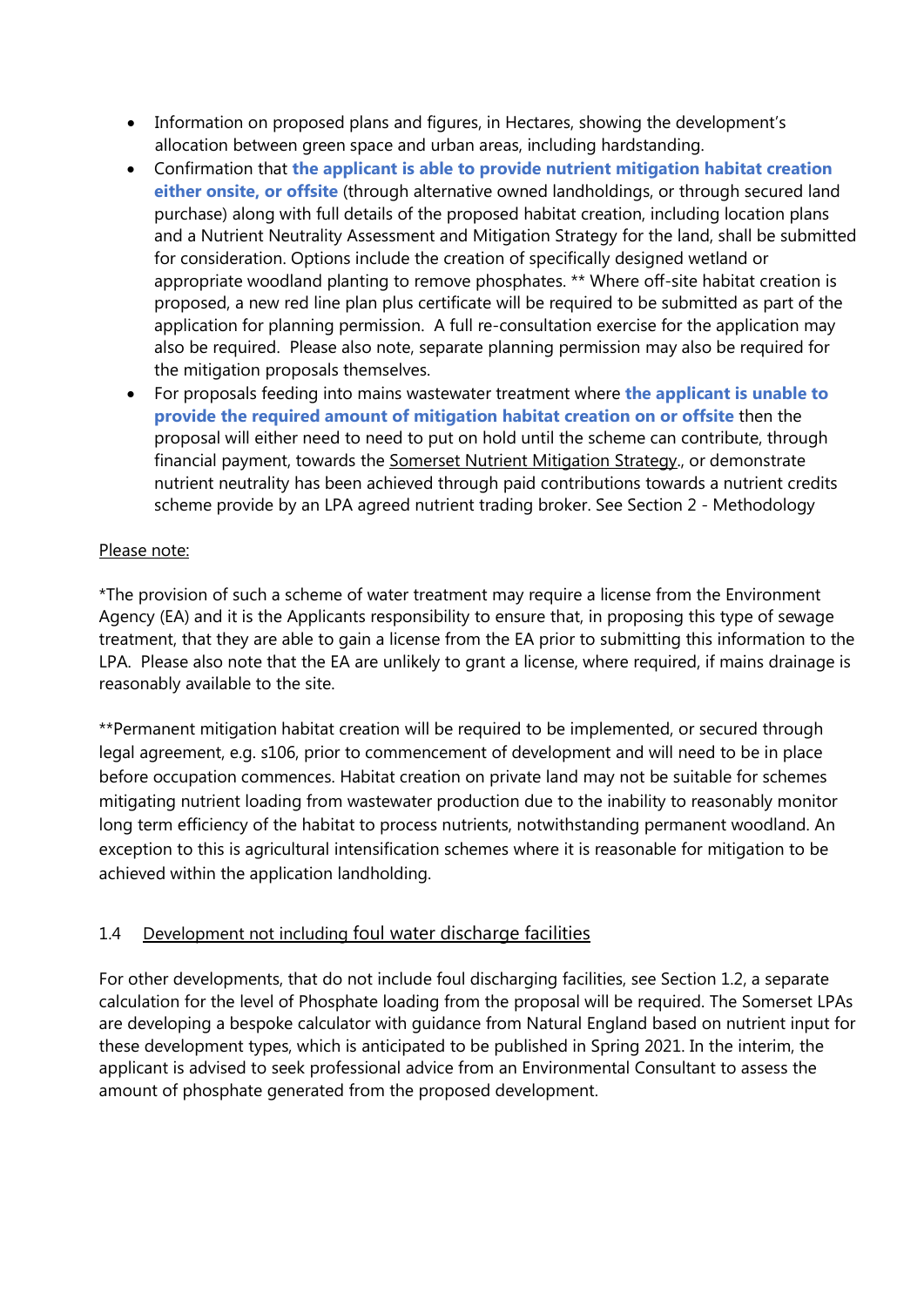For agricultural development, mitigation methods, including technical specifications for septic tanks and the results of a Simple Calculation of Atmospheric Impact Limits assessment (http://www.scail.ceh.ac.uk/) will need to be included within a NNA.

# 2. Mitigation methods

If the Phosphate Budget Calculator indicates a nutrient loading from the proposed development, then mitigation will be required.

## 2.1 Calculator results and reporting

Please incorporate the input and output figures from the completed Phosphate budget calculator into the following reports, referencing the steps and stages outlined within the Stodmarsh Guidance:

- Nutrient Neutrality Assessment (NNA), appending the spreadsheet calculation figures, and submit to the LPA.
- For applicants able to provide mitigation within the red or blue boundary, or offsite though still within the same river catchment, then please incorporate the input and output figures from the completed Phosphate budget calculator and the proposed method of mitigation into a Nutrient Neutrality Assessment and Mitigation Strategy (NNAMS) report, appending the spreadsheet calculation figures, and submit to the LPA.

#### 2.3 Somerset Nutrient Mitigation Strategy

For proposals feeding into mains wastewater treatment where the applicant is unable to provide the required amount of mitigation habitat creation on, or off site, a strategic approach comprised of the Somerset Nutrients Strategy is being developed by the Somerset LPAs, where it is proposed that developers will be able purchase credits through a tariff based system, including financial contributions per development, to fund habitat banking for mitigation habitat creation. However, habitat type, including their efficiencies for processing and storing Phosphorus, their locations and viability has yet to be determined. The LPA will be able to advise further regarding the development and publication of the Somerset Nutrient Strategy.

# 3. Habitat Regulations Assessment completion

Once the above details have been submitted, the Local Planning Authority, as the 'competent authority' under the Habitats Regulations 2017, will be able to carry out the Habitats Regulations Assessment for both proposals providing mitigation habitat and contributing towards the Somerset Nutrient Strategy. Note a response on this assessment is required from Natural England before a decision can be made on the application.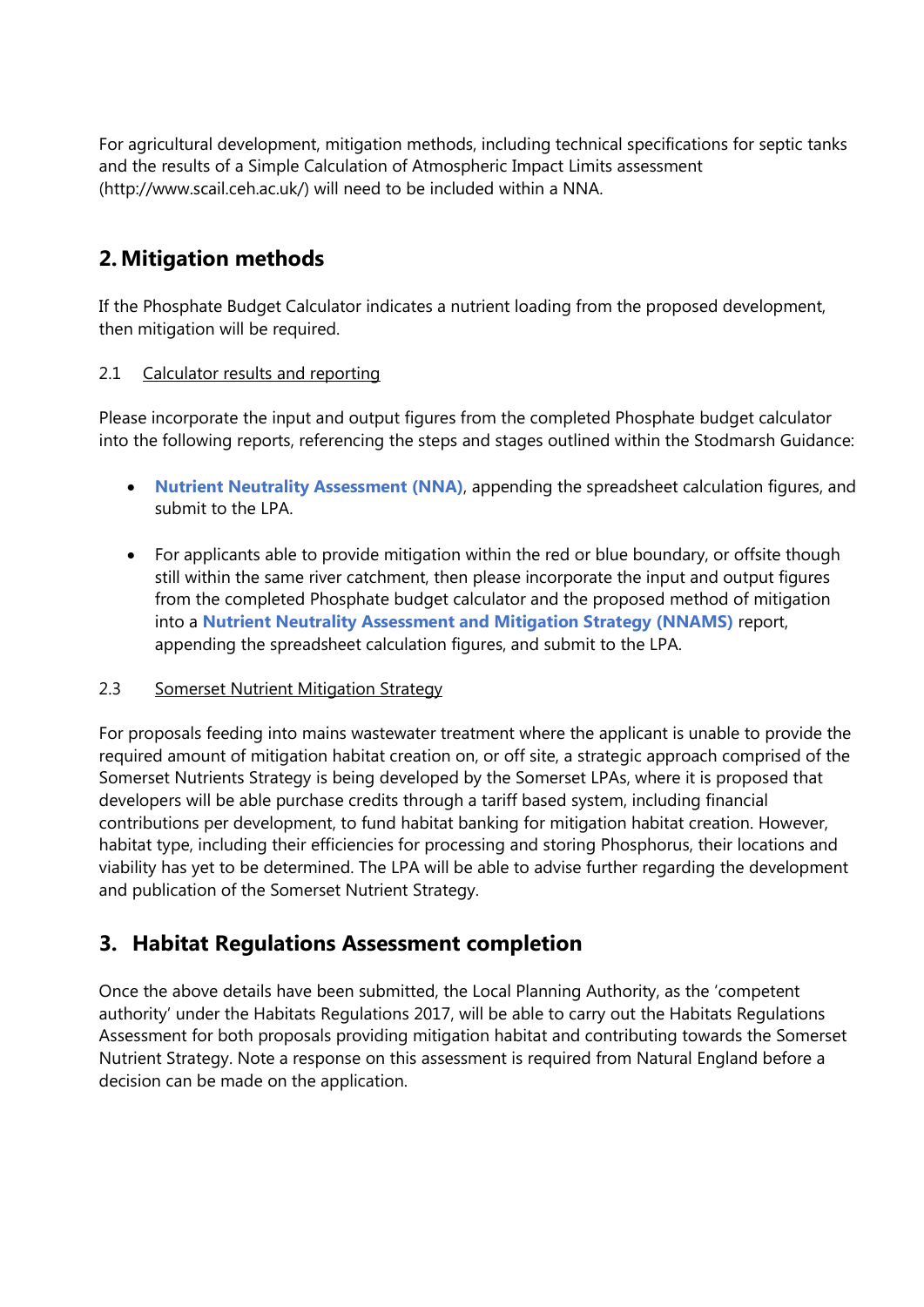For those applications unable to provide the full information, or secure the required habitat creation, as indicated above, and thus need to provide financial contributions as set out in the forthcoming Somerset Nutrient Strategy, it is advised that the application is withdrawn until said information is provided, or the strategy completed and operational.

These comments are made by Somerset Ecology Services, in their role as advisors to the Planning Authority in their consideration of planning applications.

Simon Breeze MCIEEM County Ecologist Somerset Ecology Services Somerset County Council